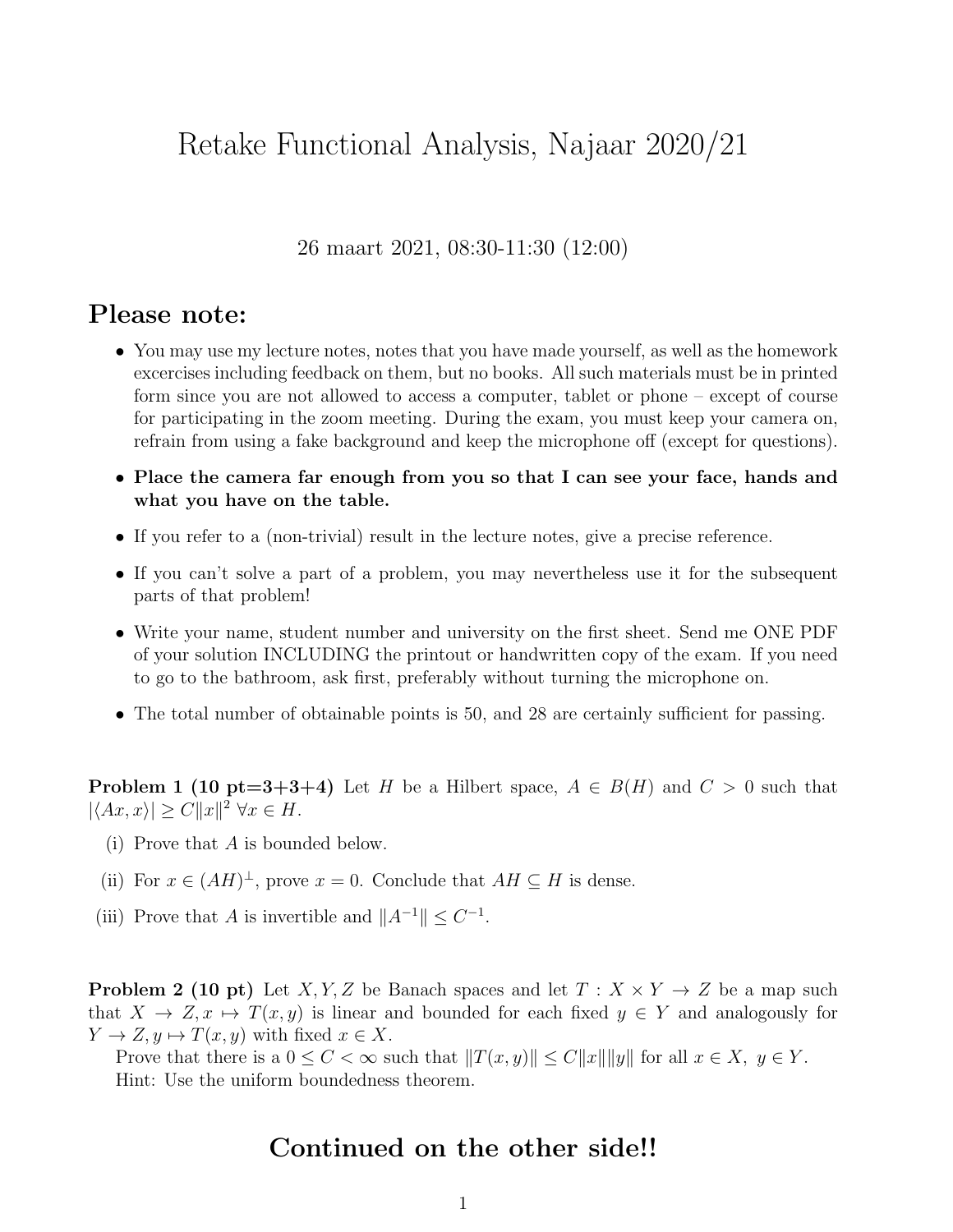**Problem 3 (10 pt=8+2)** Let H be a Hilbert space and  $T = T^* \in B(H)$  diagonalizable. Thus there is an orthonormal basis  $\{e_i\}_{i\in I}$  for H consisting of eigenvectors of T with corresponding eigenvalues  $\{\lambda_i\}_{i\in I}$ . Let  $y \in H$ .

(i) Prove that there is a solution  $x \in H$  of the equation  $Tx = y$  if and only if

$$
y \in (\ker T)^{\perp}
$$
 and 
$$
\sum_{i \in I, \lambda_i \neq 0} \frac{1}{\lambda_i^2} |\langle y, e_i \rangle|^2 < \infty.
$$
 (1)

(ii) Assume the given data satisfy (1). How can one find all solutions x of  $Tx = y$ ?

**Problem 4 (10 pt=1+3+3+3)** We write  $\mathbb{N}_0 = \{0, 1, 2, \ldots\}$ .

- (i) Let H be a Hilbert space and  $A \in B(H)$ . Define  $p_n = ||A^n||$  for  $n \in \mathbb{N}_0$  and prove that  $p_{i+j} \leq p_i p_i \; \forall i, j.$
- (ii) Let  $\{\alpha_k\}_{k\in\mathbb{N}_0} \subseteq \mathbb{C}$ . Put  $H = \ell^2(\mathbb{N}_0, \mathbb{C})$  with natural ONB  $\{e_k\}$  and define a linear 'weighted shift operator'  $A: H \to H$  by  $Ae_k = \alpha_k e_{k+1}$ . Prove that  $||A|| = \sup_k |\alpha_k|$ .
- (iii) Let  $\{p_k\}_{k\in\mathbb{N}_0}$  be given so that  $p_k > 0$   $\forall k$  and  $p_{i+j} \leq p_i p_j$   $\forall i, j$ . Define

$$
\alpha_0 = p_0
$$
 and  $\alpha_k = \frac{p_k}{p_{k-1}}$  if  $k \ge 1$ .

Prove that the sequence  $\{\alpha_k\}$  and therefore the associated weighted shift operator A are bounded.

(iv) Let A be constructed from  $\{p_k\}_{k\in\mathbb{N}_0}$  as in (iii). Prove  $||A^n|| = p_n \,\forall n \in \mathbb{N}_0$ . (Hint:  $||A^n|| \leq p_n \leq ||A^n||$ .) What do you conclude from (i) en (iv)?

**Problem 5 (10 pt=6+4)** Let A be a unital  $C^*$ -algebra.

- (i) For  $a \in \mathcal{A}$  normal prove:
	- (a)  $a = a^*$  if and only if  $\sigma(a) \subseteq \mathbb{R}$ .
	- (b) *a* is unitary if and only if  $\sigma(a) \subseteq S^1$ .
	- (c)  $a^2 = a$  if and only if  $\sigma(a) \subseteq \{0, 1\}.$
- (ii) Since we have proven that  $a^*a \geq 0$   $\forall a \in \mathcal{A}$ , we can define  $|a| = (a^*a)^{1/2}$ . If  $\mathcal{A} = B(H)$ , we can always find a v such that  $a = v|a|$  (polar decomposition). Give an example of a unital C<sup>\*</sup>-algebra A and  $a \in A$  such that <u>no</u>  $b \in A$  exists with  $a = b|a|$ . Hint: Try A commutative.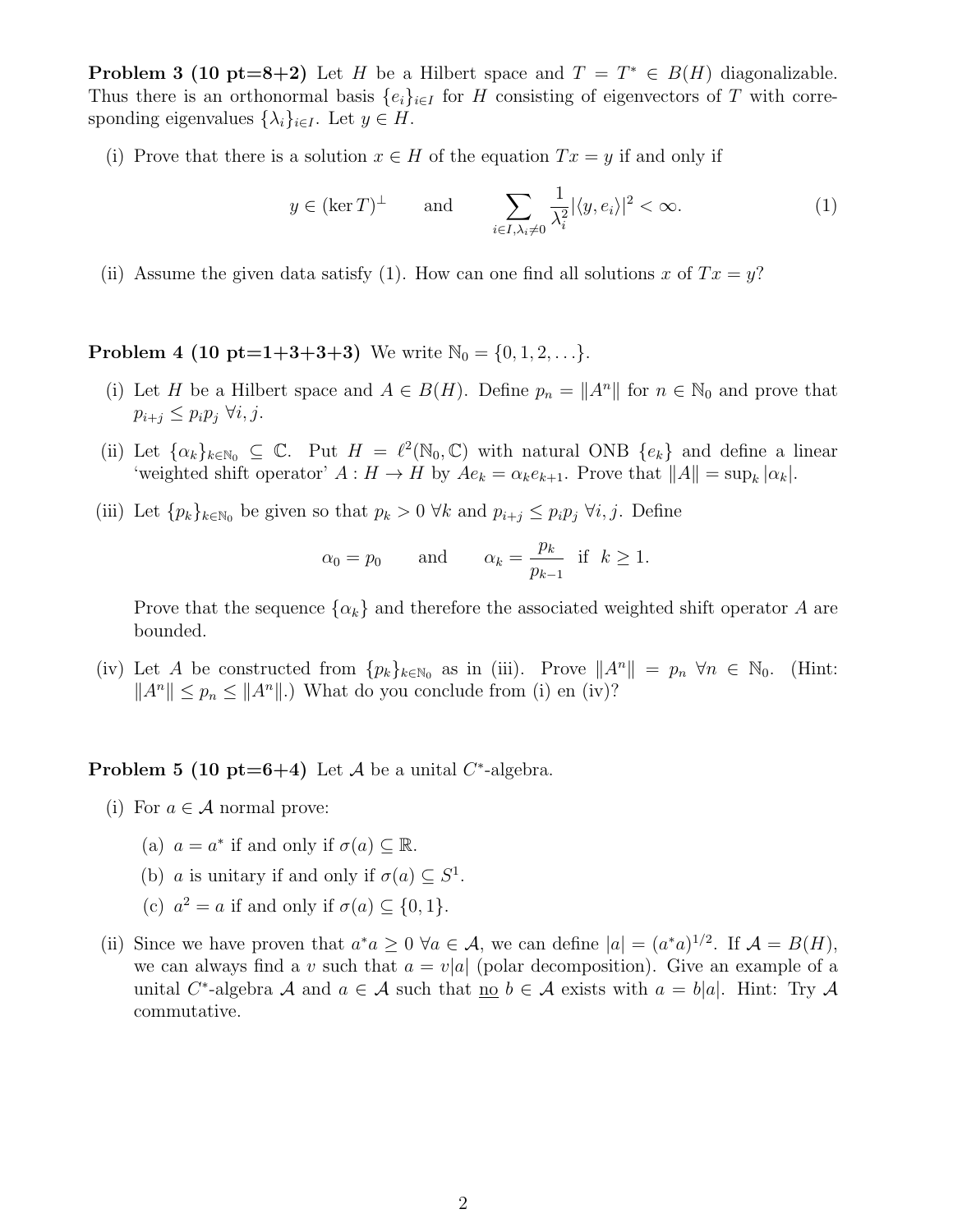## Solutions

**Solution 1** (i) With Cauchy-Schwarz we have  $||Ax|| ||x|| \geq |\langle Ax, x \rangle| \geq C ||x||^2$ . For  $x \neq 0$ , division by  $||x|| \neq 0$  gives  $||Ax|| \geq C||x||$ , which is also true for  $x = 0$ . Thus A is bounded below, thus injective and has closed image by Lemma 9.26.

(ii) If  $x \in (AH)^{\perp}$  then  $\langle Ax, x \rangle = 0$  so that our assumption implies  $x = 0$ . Thus  $(AH)^{\perp} =$  $\{0\}$ , which is equivalent to  $\overline{AH} = H$ .

(iii) Since  $AH$  is closed and dense, we have  $AH = H$ , thus A is surjective. Since it also is bounded below, it has a bounded inverse by Proposition 9.28. Now Lemma 9.25 gives  $||A^{-1}|| = (\inf_{||x||=1} ||Ax||)^{-1} \leq C^{-1}.$ 

**Solution 2** For each  $x \in X \setminus \{0\}$  define  $A_x : Y \to Z$ ,  $y \mapsto \frac{T(x,y)}{\|x\|}$ . Since  $T(x, \bullet) : Y \to Z$  is bounded for each  $x \in X \setminus \{0\}$ , the same holds for  $A_x$ . Thus  $\mathcal{F} = \{A_x \mid x \in X \setminus \{0\}\} \subseteq B(Y, Z)$ . For  $y \in Y$  we have  $\mathcal{F}y = \begin{cases} \frac{T(x,y)}{\|x\|} & \text{if } y \leq Y \end{cases}$  $\{ (x,y) \mid x \in X \setminus \{0\} \}.$  The assumption that  $T(\bullet, y)$  be bounded for each  $y \in Y$  implies that  $\mathcal{F}y \subseteq Z$  is a bounded set. Thus the family  $\mathcal F$  is pointwise bounded and therefore, by the uniform boundedness theorem, uniformly bounded. This means that there is a  $0 \leq C < \infty$  such that  $||A_x|| \leq C \,\forall x \in X\setminus\{0\}$ , thus  $||A_x(y)|| \leq C||y|| \,\forall x \in X\setminus\{0\}$ ,  $y \in$ Y. Taking into account the definition of  $A_x$  this translates to  $||T(x, y)|| \leq C||x|| ||y|| \forall x \in$  $X\setminus\{0\}$ ,  $y \in Y$ . Since this inequality obviously also holds for  $x = 0$ , we are done.

Remark: In view of the bilinearity of T, we have  $A_x(y) = \frac{T(x,y)}{\|x\|} = T(\frac{x}{\|x\|})$  $\frac{x}{\|x\|}, y$ , so that  $\mathcal{F} = \{T_x \mid x \in X, \|x\| = 1\}$ , and we can apply the uniform boundedness theorem to this definition of  $\mathcal{F}$ .

BUT: If we put  $\mathcal{F} = \{T(x, \bullet) \mid x \in X\} \subseteq B(Y, Z)$ , then for  $y \in Y$  we have  $\mathcal{F}y =$  ${T(x,y) \mid x \in X} \subseteq Z$ , which clearly is unbounded (unless  $T(x,y) = 0 \,\forall x$ ). Thus F is not pointwise bounded and the UBT does not apply. Unfortunately, this mistake is very popular and it leads to a maximum of 5 points.

Here, as always, in trying to apply a theorem one must verify that its hypotheses are satisfied rather than be guided by wishful thinking!

Solution 3 (i) Assume that  $Tx = y$  has a solution  $x \in H$ . Then  $y \in TH \subseteq \overline{TH}$  $(\ker T)^{\perp}$ , where we have combined the general fact ker  $T^* = (TH)^{\perp}$  (Lemma 13.1), equivalent to  $(\ker T^*)^{\perp} = \overline{TH}$ , with the assumption  $T = T^*$ .

Since  $\{e_i\}$  diagonalizes T we have  $T = \sum_{i\in I} \lambda_i P_i$ , where  $P_i : f \mapsto \langle f, e_i \rangle e_i$ . Expanding  $x = \sum_i c_i e_i$  where  $c_i = \langle x, e_i \rangle$  and  $y = \sum_i \langle y, e_i \rangle e_i$ , the equation  $Tx = y$  becomes

$$
\sum_i c_i \lambda_i e_i = Tx = y = \sum_i \langle y, e_i \rangle e_i.
$$

In view of the orthogonality of the  $e_i$ , this implies  $c_i \lambda_i = \langle y, e_i \rangle$  for all i. This implies

$$
\sum_{\substack{i \\ \lambda_i \neq 0}} \left| \frac{\langle y, e_i \rangle}{\lambda_i} \right|^2 = \sum_{\substack{i \\ \lambda_i \neq 0}} |c_i|^2 \le \sum_i |c_i|^2 = \|x\|^2 < \infty,
$$

which is the second condition on y. Now assume that y satisfies both conditions. Define  $x = \sum_i c_i e_i$ , where

$$
c_i = \begin{cases} 0 & \text{if } \lambda_i = 0\\ \frac{\langle y, e_i \rangle}{\lambda_i} & \text{if } \lambda_i \neq 0 \end{cases}
$$

This  $x \in H$  is well-defined by Theorem 5.41 (Riesz-Fischer) and  $\sum_i |c_i|^2 < \infty$ . And in view of  $c_i \lambda_i = \langle y, e_i \rangle \ \forall i$ , we have  $Tx = y$ .